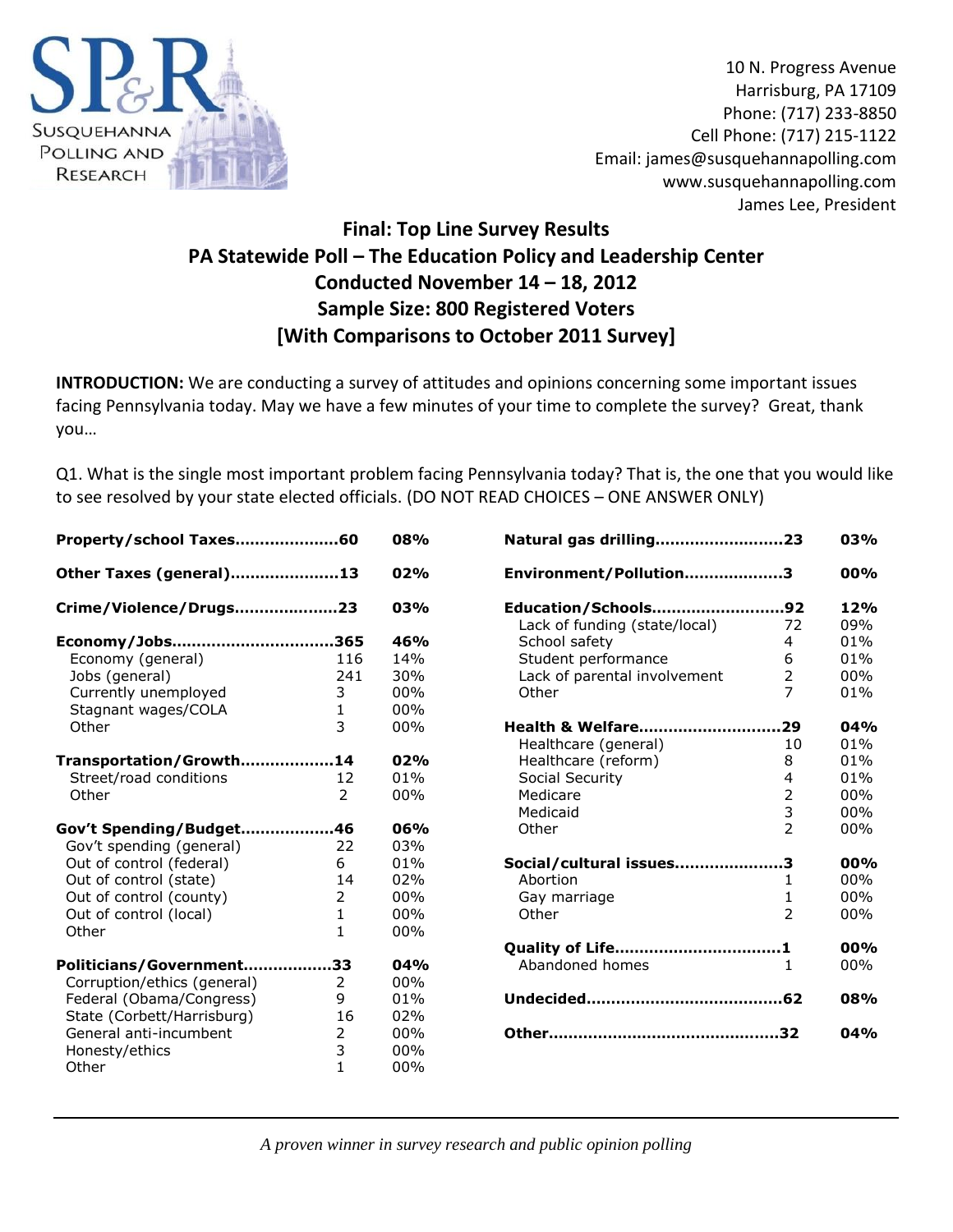## **Thinking more about state issues in Harrisburg…**

Q2. Which TWO of the following seven issues should be the top priorities for both the governor and state legislature in Harrisburg to concentrate on – reducing property taxes; increasing state funding for and improving public education; fixing highways, roads and bridges; reforming the way state government operates; creating jobs and improving the economy; improving public safety and reducing crime; or protecting the environment? (ROTATE ITEMS – PROBE FOR TWO ANSWERS)

|                |                                                               | 10/11 | %CH   |
|----------------|---------------------------------------------------------------|-------|-------|
| 270            | (34%) 1. Reducing property taxes                              | 25%   | $+09$ |
| 324            | (40%) 2. Increasing state funding for and improving education | 38%   | $+02$ |
| 162            | (20%) 3. Fixing highways, roads and bridges                   | 22%   | $-02$ |
| 164            | (21%) 4. Reforming how state government operates              | 26%   | -05   |
| 455            | (57%) 5. Creating jobs and improving the economy              | 62%   | -05   |
| 96             | (12%) 6. Improving public safety and reducing crime           | 12%   |       |
| 70             | (09%) 7. Protecting the environment                           | 10%   | $-01$ |
| 14             | (02%) 8. Undecided (DO NOT READ)                              | 01%   | $+01$ |
| $\overline{7}$ | (01%) 9. None/other (DO NOT READ)                             | 01%   |       |
|                |                                                               |       |       |

### **Thinking more about public education and schools for a few minutes…**

## (ROTATE Q3-Q4)

Q3. How would you rate the job public schools in Pennsylvania are doing preparing students for COLLEGE? Would you say they are doing an excellent job, a good job, a fair job or a poor job?

|              |     |     | 10/11 | %CH   |
|--------------|-----|-----|-------|-------|
| 1. Excellent | 37  | 05% | 07%   | $-02$ |
| 2. Good      | 287 | 36% | 35%   | $+01$ |
| 3. Fair      | 294 | 37% | 35%   | $+02$ |
| 4. Poor      | 137 | 17% | 16%   | $+01$ |
| 5. Undecided | 44  | በ6% | 07%   | -01   |

Q4. How would you rate the job public schools in Pennsylvania are doing preparing students for jobs after high school graduation? Would you say they are doing an excellent job, a good job, a fair job or a poor job?

|              |     |     | 10/11 %CH |       |
|--------------|-----|-----|-----------|-------|
| 1. Excellent | 26  | 03% | 04%       | -01   |
| 2. Good      | 205 | 26% | 30%       | -04   |
| 3. Fair      | 328 | 41% | 37%       | $+04$ |
| 4. Poor      | 193 | 24% | 22%       | $+02$ |
| 5. Undecided | 49  | በ6% | $07\%$    | -01   |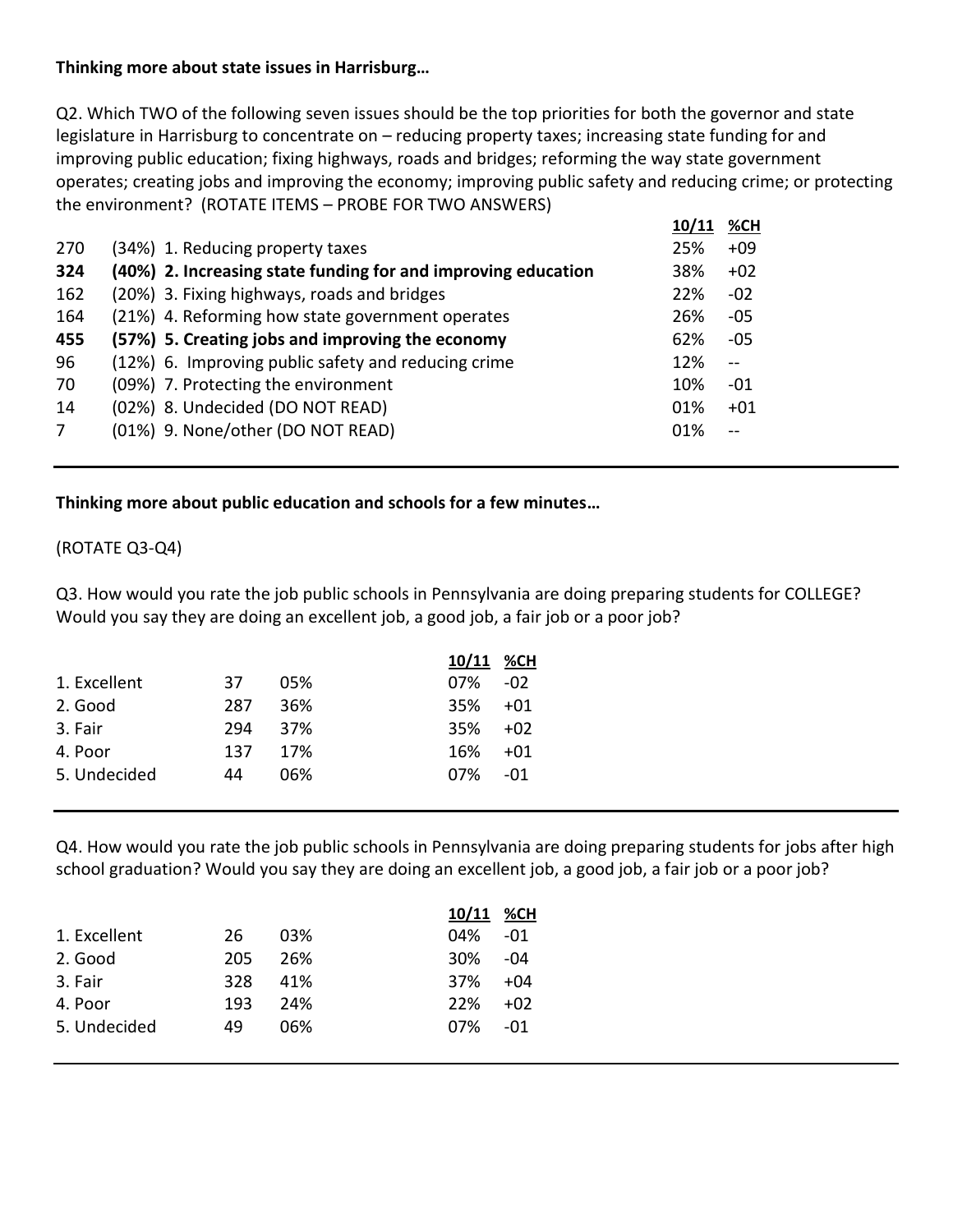Q5. How would you rate the job public schools in your school district are doing preparing students for both college and jobs after graduation? Would you say they are doing an excellent job, a good job, a fair job or a poor job?

|     |     | 10/11 %CH |        |
|-----|-----|-----------|--------|
| 99  | 12% | 14%       | $-02$  |
| 289 | 36% | 39%       | $-0.3$ |
| 238 | 30% | 28%       | $+02$  |
| 141 | 18% | 16%       | $+02$  |
| 33  | 04% | 04%       | $\sim$ |
|     |     |           |        |

Q6. Which THREE of the following eight issues represent the biggest challenges confronting teachers in the public school system today? That is, the two or three that can have the biggest impact on the quality of education being provided to students. (ROTATE ITEMS – PROBE FOR TWO ANSWERS)

|     |                                                                                  | 10/11 | %CH                                           |
|-----|----------------------------------------------------------------------------------|-------|-----------------------------------------------|
| 459 | (57%) 1. Lack of involvement and support from parents and caregivers of students | 48%   | $+09$                                         |
| 216 | (27%) 2. Safety concerns including students' social and behavioral problems      | 24%   | $+03$                                         |
| 396 | (50%) 3. Budget cuts resulting in fewer educational programs for students,       | 25%   | $+25$                                         |
|     | inadequate teaching and curriculum materials, and fewer academic                 |       |                                               |
|     | supports for students such as libraries and tutors                               |       |                                               |
| 148 | (18%) 4. Insufficient teacher preparation and professional development programs  | 23%   | -05                                           |
| 264 | (33%) 5. Class sizes are too large and a poor teacher-to-student ratio           | 21%   | $+12$                                         |
| 149 | (19%) 6. The effects of poverty on students' ability to learn in the classroom   | 18%   | $+01$                                         |
| 215 | (27%) 7. Too much emphasis on testing                                            | 25%   | $+02$                                         |
| 102 | (13%) 8. Lack of quality early education programs                                |       | $+13$                                         |
| 25  | (03%) 9. Undecided (DO NOT READ)                                                 | 03%   | $\mathord{\hspace{1pt}\text{--}\hspace{1pt}}$ |
| 24  | (03%) 10. None/other (DO NOT READ)                                               | 04%   | -01                                           |
|     |                                                                                  |       |                                               |

Q7. Do you think teacher salaries in the district where you live are too high, too low or just about right? (ROTATE ITEMS)

|     |     | 10/11 %CH   |        |
|-----|-----|-------------|--------|
| 164 |     | 24% - 03    |        |
| 160 | 20% | 17%         | $+0.3$ |
| 416 |     | 51%         | $+01$  |
| 60  | 08% | 09%         | -01    |
|     |     | 21%<br>.52% |        |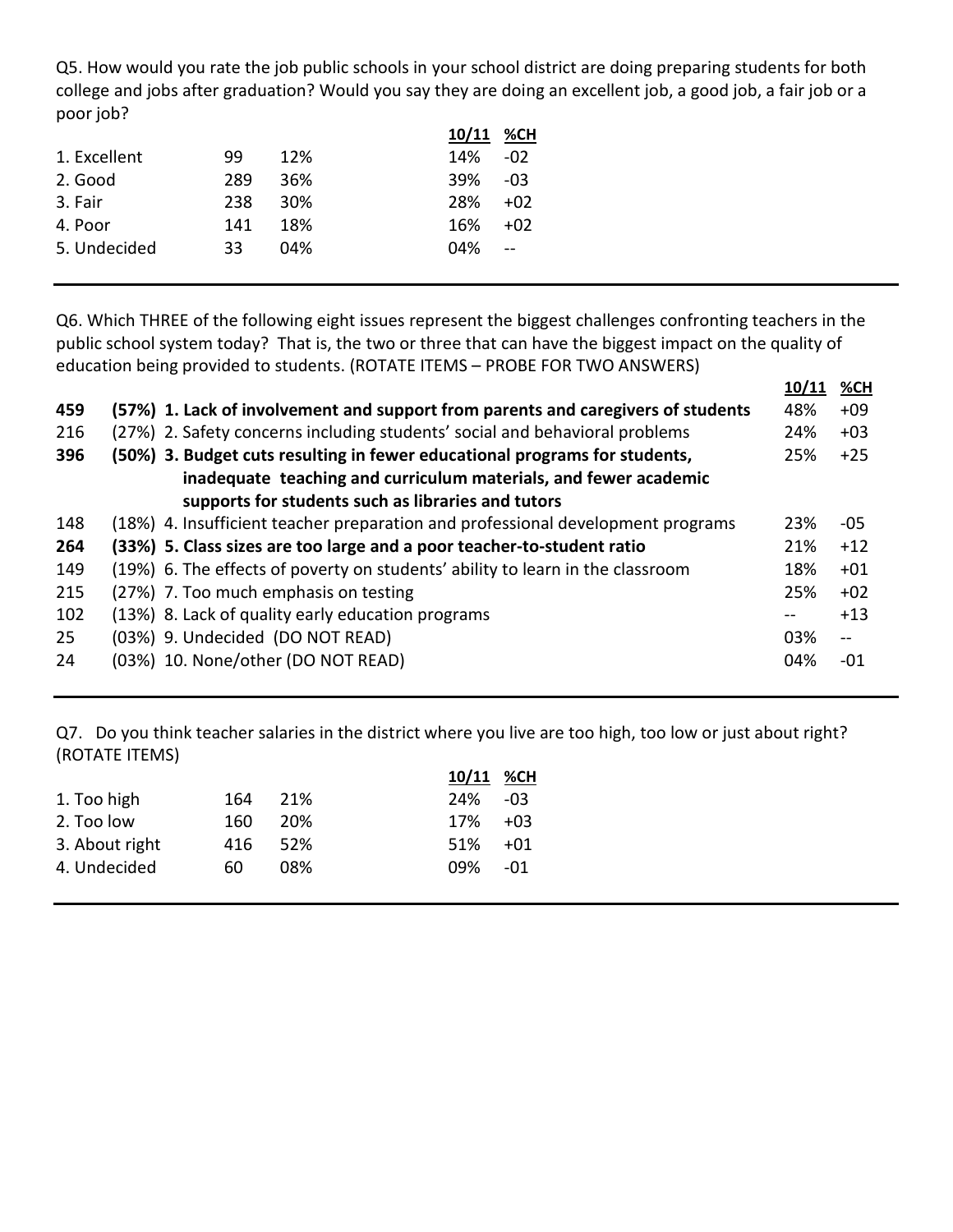Q8. Following are several factors many people believe can have an influence on the ability of students to learn and meet academic proficiency standards. After I read the **entire** list, please tell me which two or three can have the BIGGEST influence on students - the family's support for the student; the quality of the teacher; the size of school classes; the level of school funding; the availability of up-to-date computers, technology, textbooks and libraries; school counseling and support services; access to high quality early education programs; or having safe and secure schools? (ROTATE CHOICES – PROBE FOR THREE ANSWERS)

|     |                                                                                    | 10/11 | <u>%CH</u> |
|-----|------------------------------------------------------------------------------------|-------|------------|
| 502 | (63%) 1. Family's support for the student                                          | 65%   | $-02$      |
| 419 | (52%) 2. Quality of the teacher                                                    | 59%   | -07        |
| 258 | (32%) 3. Size of school classes                                                    | 34%   | $-02$      |
| 184 | (23%) 4. Level of school funding                                                   | 21%   | $+02$      |
| 199 | (25%) 5. Availability of up-to-date computers, technology, textbooks and libraries | 50%   | $-25$      |
| 64  | (08%) 6. School counseling and support services                                    | 12%   | -04        |
| 141 | (18%) 7. Access to high quality early education programs                           | $- -$ | $+18$      |
| 157 | (20%) 8. Safe and secure schools                                                   | --    | $+20$      |
| 14  | (02%) 9. Undecided                                                                 | 03%   | $-01$      |
| 12  | (01%) 10. Other                                                                    | 00%   | $+01$      |
| 4   | (01%) 11. Refuse                                                                   | 00%   | $+01$      |
|     |                                                                                    |       |            |

Q9. In your opinion, what is the single most important factor in judging the success of a public school? (DO NOT READ CHOICES – ONE ANSWER ONLY)

- 183 (23%) 1. Graduation rates
- 81 (10%) 2. Test scores
- 27 (03%) 3. Safety

#### **280 (35%) 4. Preparing student's success in post-secondary education or the workforce**

- 60 (08%) 5. Development of social and civic skills
- 55 (07%) 6. Teacher performance
- 58 (07%) 7. Undecided
- 55 (07%) 8. Other (verbatim)

#### **Please tell me if you agree or disagree with the following statements.**

(ROTATE Q10 – Q18)

Q10. The well-being of the Commonwealth of Pennsylvania and our local communities is dependent upon having an "educated citizenry". (TEST INTENSITY)

|                      |     |     |                            | 10/11 | <u>%CH</u> |
|----------------------|-----|-----|----------------------------|-------|------------|
| 1. Strongly agree    | 637 | 80% | <b>Total Agree: 96%</b>    | 97%   | -01        |
| 2. Somewhat agree    | 128 | 16% | <b>Total Disagree: 03%</b> | 02%   | $+01$      |
| 3. Strongly disagree | 6   | 01% |                            |       |            |
| 4. Somewhat disagree | 20  | 03% |                            |       |            |
| 5. Undecided         | 8   | 01% |                            | 01%   | $-$        |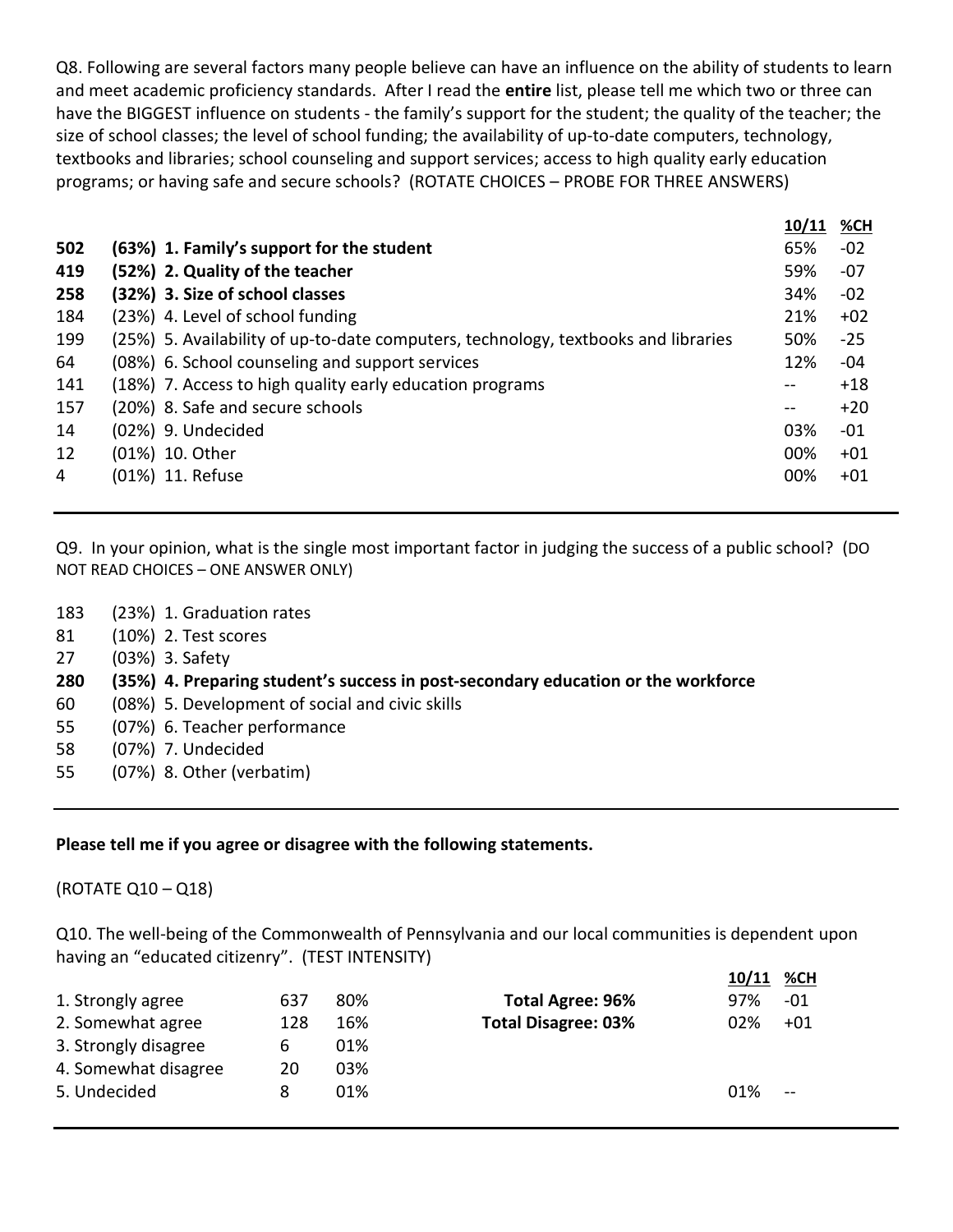Q11. All students in Pennsylvania should be legally entitled to the opportunity to receive a quality education. (TEST INTENSITY)

|                      |     |     |                            | 10/11 %CH |               |
|----------------------|-----|-----|----------------------------|-----------|---------------|
| 1. Strongly agree    | 688 | 86% | <b>Total Agree: 97%</b>    | 95%       | $+02$         |
| 2. Somewhat agree    | 86  | 11% | <b>Total Disagree: 02%</b> | 04%       | $-02$         |
| 3. Strongly disagree |     | 01% |                            |           |               |
| 4. Somewhat disagree | 10  | 01% |                            |           |               |
| 5. Undecided         | 8   | 01% |                            | 01%       | $\sim$ $\sim$ |

Q12. High quality public schools are vital for the success of Pennsylvania's economy. (TEST INTENSITY)

|                      |     |     |                            | 10/11 | <b>%CH</b>    |
|----------------------|-----|-----|----------------------------|-------|---------------|
| 1. Strongly agree    | 593 | 74% | <b>Total Agree: 92%</b>    | 93%   | -01           |
| 2. Somewhat agree    | 140 | 18% | <b>Total Disagree: 06%</b> | 06%   | $\frac{1}{2}$ |
| 3. Strongly disagree | 14  | 02% |                            |       |               |
| 4. Somewhat disagree | 34  | 04% |                            |       |               |
| 5. Undecided         | 17  | 02% |                            | 01%   | $+01$         |

Q13. High quality public schools are vital for the success of my local community. (TEST INTENSITY)

|                      |     |     |                            | 10/11 | <u>%CH</u>    |
|----------------------|-----|-----|----------------------------|-------|---------------|
| 1. Strongly agree    | 610 | 76% | <b>Total Agree: 94%</b>    | 93%   | $+01$         |
| 2. Somewhat agree    | 145 | 18% | <b>Total Disagree: 04%</b> | 06%   | $-02$         |
| 3. Strongly disagree | 17  | 02% |                            |       |               |
| 4. Somewhat disagree | 17  | 02% |                            |       |               |
| 5. Undecided         | 10  | 01% |                            | 01%   | $\sim$ $\sim$ |

Q14. High quality public schools are vital for creating successful citizens. (TEST INTENSITY)

|                      |     |     |                            | 10/11 | <u>%CH</u> |
|----------------------|-----|-----|----------------------------|-------|------------|
| 1. Strongly agree    | 607 | 76% | <b>Total Agree: 94%</b>    | 92%   | $+02$      |
| 2. Somewhat agree    | 146 | 18% | <b>Total Disagree: 04%</b> | 07%   | $-03$      |
| 3. Strongly disagree | 11  | 01% |                            |       |            |
| 4. Somewhat disagree | 25  | 03% |                            |       |            |
| 5. Undecided         | 10  | 01% |                            | 00%   | $+01$      |
|                      |     |     |                            |       |            |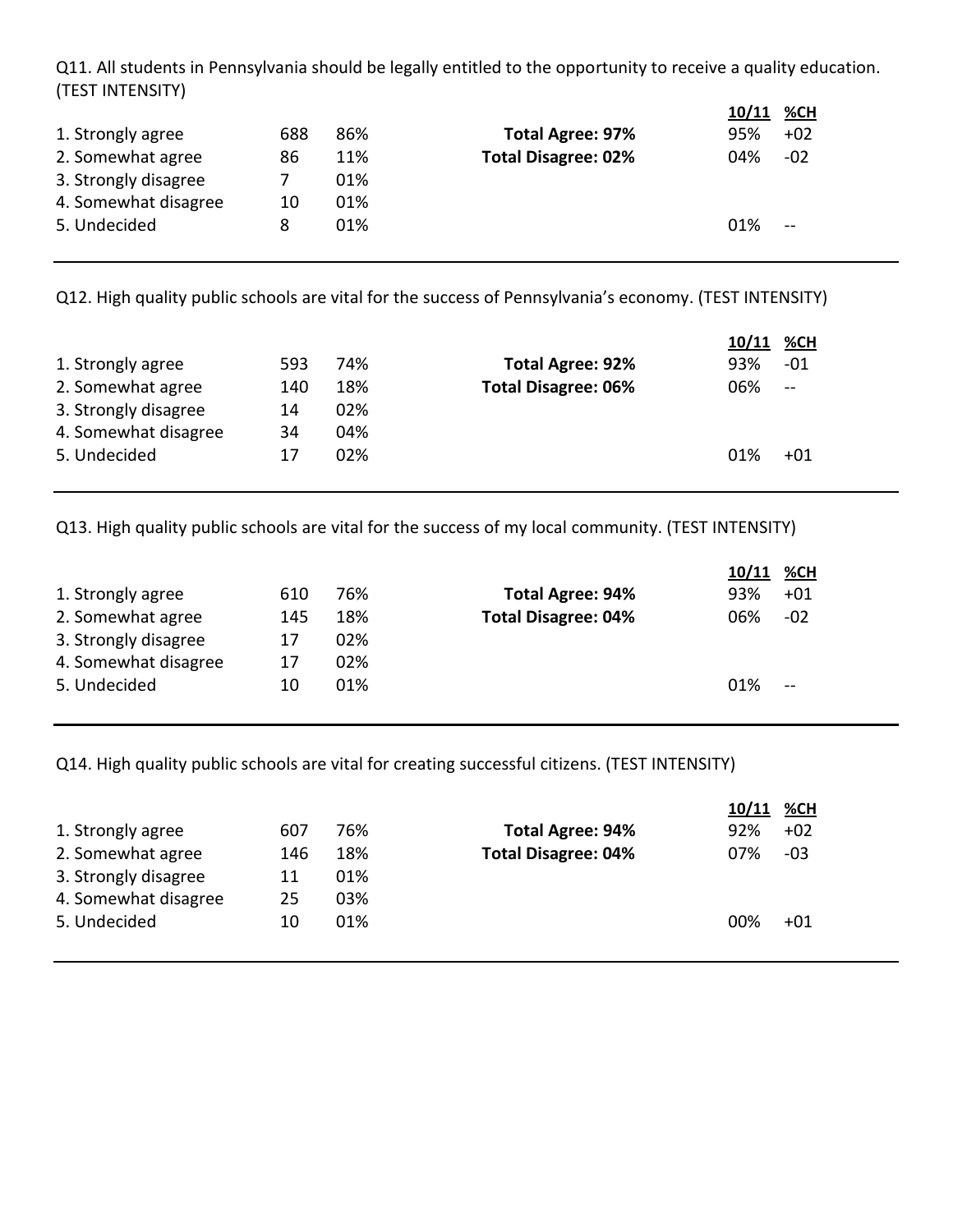Q15. Everyone benefits from high quality public schools. (TEST INTENSITY)

|                      |     |     |                            | 10/11 | %CH   |  |
|----------------------|-----|-----|----------------------------|-------|-------|--|
| 1. Strongly agree    | 608 | 76% | <b>Total Agree: 92%</b>    | 90%   | $+02$ |  |
| 2. Somewhat agree    | 129 | 16% | <b>Total Disagree: 07%</b> | 10%   | $-03$ |  |
| 3. Strongly disagree | 28  | 04% |                            |       |       |  |
| 4. Somewhat disagree | 29  | 04% |                            |       |       |  |
| 5. Undecided         | 4   | 00% |                            | 01%   | -01   |  |
|                      |     |     |                            |       |       |  |

**10/11 %CH**

Q16. State government has a responsibility to ensure adequate funding for all school districts so that students in all areas of the state regardless of the wealth of their local school district have an opportunity to learn and succeed. (TEST INTENSITY)

|                      |     |     |                            | 10/11 | <u>%CH</u> |
|----------------------|-----|-----|----------------------------|-------|------------|
| 1. Strongly agree    | 597 | 75% | <b>Total Agree: 93%</b>    | 88%   | $+05$      |
| 2. Somewhat agree    | 146 | 18% | <b>Total Disagree: 05%</b> | 08%   | -03        |
| 3. Strongly disagree | 17  | 02% |                            |       |            |
| 4. Somewhat disagree | 25  | 03% |                            |       |            |
| 5. Undecided         | 13  | 02% |                            | 03%   | -01        |

Q17. I have trust and confidence in the men and women who are teaching children in the public schools in the district where I live. (TEST INTENSITY)

|                      |     |     |                            | 10/11 | %CH   |
|----------------------|-----|-----|----------------------------|-------|-------|
| 1. Strongly agree    | 314 | 39% | <b>Total Agree: 72%</b>    | 76%   | -04   |
| 2. Somewhat agree    | 261 | 33% | <b>Total Disagree: 23%</b> | 20%   | $+03$ |
| 3. Strongly disagree | 87  | 11% |                            |       |       |
| 4. Somewhat disagree | 98  | 12% |                            |       |       |
| 5. Undecided         | 38  | 05% |                            | 05%   | $-$   |
|                      |     |     |                            |       |       |

Q18. The responsibility of state government to adequately fund school districts should be maintained in both good and poor economic times, even if it means lawmakers must make politically difficult decisions concerning additional state revenues and/or cuts to other state programs. (TEST INTENSITY)

|                      |     |     |                            | 10/11 %CH |       |
|----------------------|-----|-----|----------------------------|-----------|-------|
| 1. Strongly agree    | 449 | 56% | <b>Total Agree: 81%</b>    | 82%       | -01   |
| 2. Somewhat agree    | 196 | 25% | <b>Total Disagree: 15%</b> | 14%       | $+01$ |
| 3. Strongly disagree | 51  | 06% |                            |           |       |
| 4. Somewhat disagree | 72  | 09% |                            |           |       |
| 5. Undecided         | 29  | 04% |                            | 03%       | $+01$ |
|                      |     |     |                            |           |       |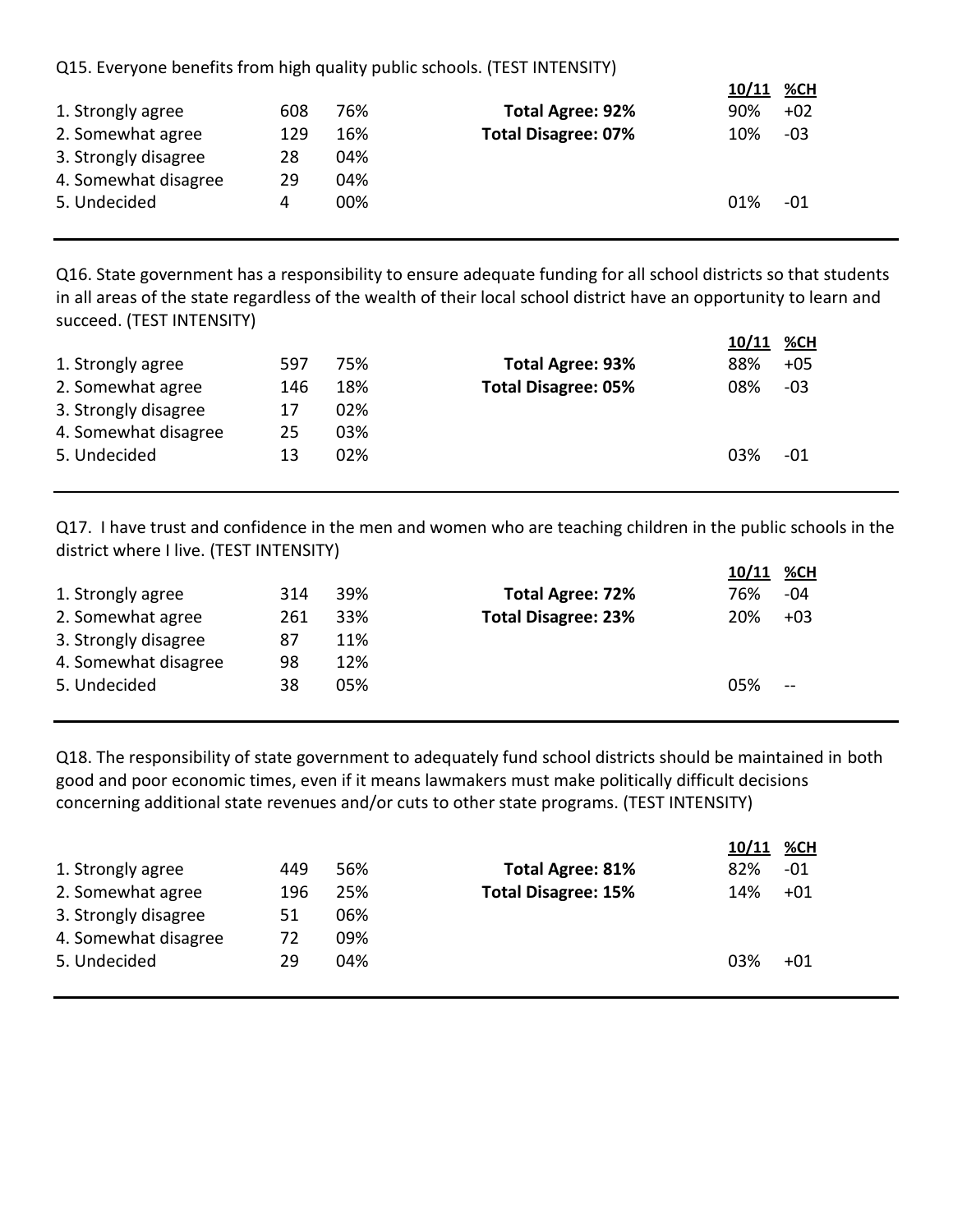Q19. Which two of the following seven issues are the primary reasons why some parents choose to send their child to another school other than one in their home district? Is it…concerns about safety issues in the school; concerns about safety issues going to and from school; the need for better academic quality; the need for more academic choices; the need for more extracurricular opportunities; better convenience for parents or guardians; more emphasis on religious instruction; or something else? (ROTATE ITEMS – PROBE FOR TWO ANSWERS)

|     |                                                       | 10/11 | %CH   |
|-----|-------------------------------------------------------|-------|-------|
| 367 | (46%) 1. Safety issues in school                      | 55%   | $-09$ |
| 126 | (16%) 2. Safety issues going to and from school       | 19%   | $-03$ |
| 425 | (53%) 3. Need for better academic quality             | 56%   | $-03$ |
| 184 | (23%) 4. Need for more academic choices               | 30%   | -07   |
| 75  | (09%) 5. Need for more extracurricular opportunities  | 11%   | $-02$ |
| 62  | (08%) 6. Better convenience for parents and guardians | 11%   | $-03$ |
| 231 | (29%) 7. Emphasis on religious instruction            |       | $+29$ |
| 15  | (02%) 8. Other                                        | 03%   | $-01$ |
| 28  | (04%) 9. Undecided                                    | 05%   | -01   |
|     |                                                       |       |       |

Q20. Would you encourage a child of yours, or a young person to whom you are close to take up teaching in the public schools as a career?

|              |         |     | 10/11 %CH   |  |
|--------------|---------|-----|-------------|--|
| 1. Yes       | 517 65% |     | 68% - 03    |  |
| 2. No        | 244 31% |     | $28\% + 03$ |  |
| 3. Undecided | -37     | 05% | $04\% + 01$ |  |

#### **Thinking more specifically for a few minutes about how public schools and school districts are funded…**

Q21. National studies show that states on average pay nearly fifty percent of the total cost of local school districts' expenses for educating students, while Pennsylvania state government pays about thirty five percent of the total cost of the state's 500 school districts. Should Pennsylvania increase its share of state funding to local school districts even if it means the state has to cut funding for other non-education state programs and services or raise some taxes or fees to raise the additional revenue?

|              |     |      | 10/11 %CH   |  |
|--------------|-----|------|-------------|--|
| 1. Yes       | 461 | -58% | $50\% + 08$ |  |
| 2. No        | 247 | -31% | 36% - 05    |  |
| 3. Undecided | 89. | 11%  | 14% - 03    |  |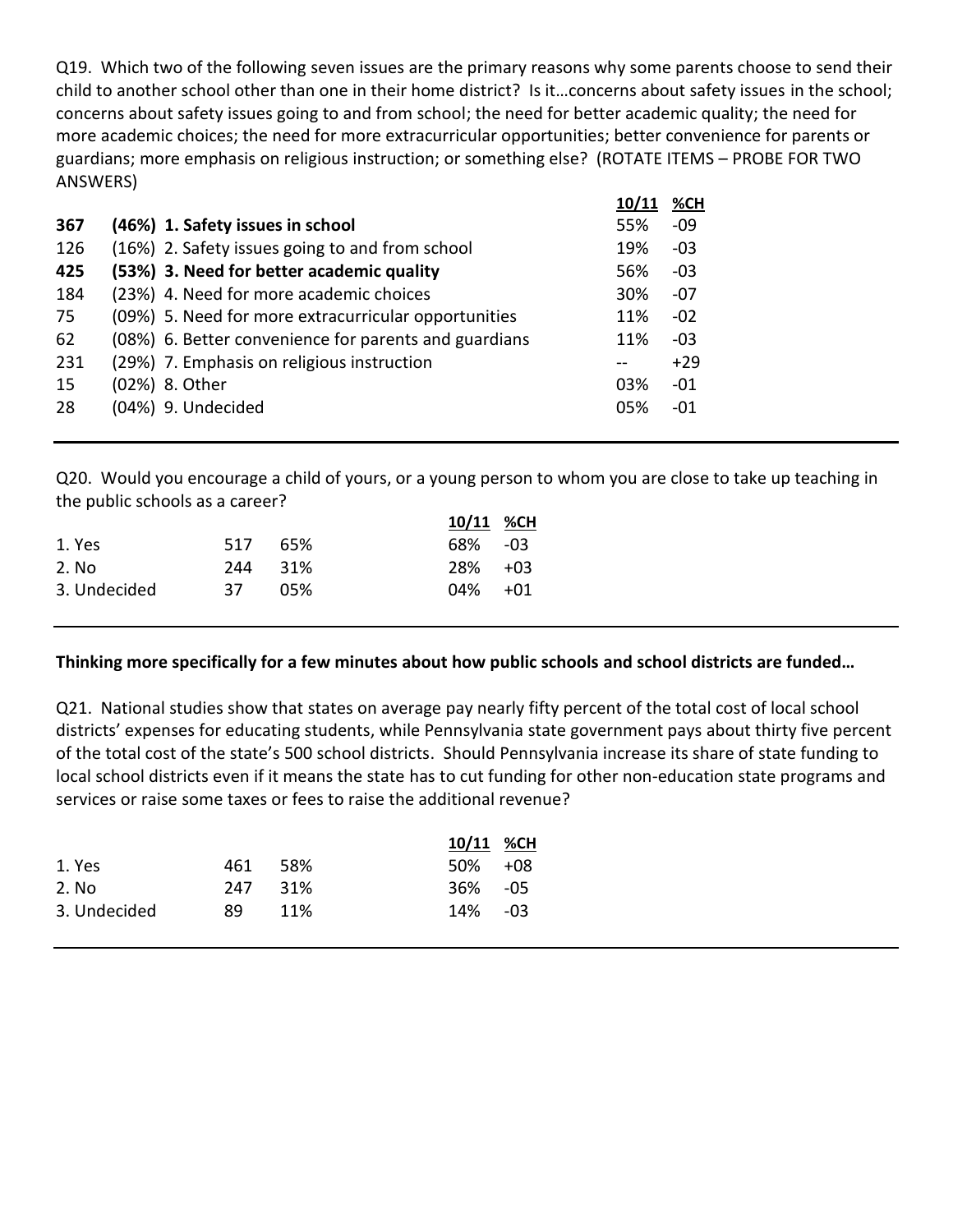Q22. Studies show that some school districts in Pennsylvania currently spend more than \$27,000 per year per student, while other districts spend less than \$10,000 per year per student. Should state government take steps to increase state funding to poorer school districts as a way to reduce this funding disparity, even if it means less funding will be available for state increases to wealthier districts?

|              |         |     | 10/11 %CH   |  |
|--------------|---------|-----|-------------|--|
| 1. Yes       | 543     | 68% | $62\% + 06$ |  |
| 2. No        | 162 20% |     | $23\% -03$  |  |
| 3. Undecided | 93.     | 12% | 15% - 03    |  |

Q23. Should all school districts be required to offer the option of a developmentally appropriate full-day kindergarten program to all age qualifying students?

| 1. Yes       | 581  | - 73% |
|--------------|------|-------|
| 2. No        | 185. | - 23% |
| 3. Undecided | 33   | 04%   |

Q24. How satisfied are you with your school district's allocation and management of available public resources?

| 1. Very satisfied        | 174 | -22% | Total satisfied: 65%           |
|--------------------------|-----|------|--------------------------------|
| 2. Somewhat satisfied    | 349 | 44%  | <b>Total dissatisfied: 20%</b> |
| 3. Very dissatisfied     | 80. | 10%  |                                |
| 4. Somewhat dissatisfied | 81  | 10%  |                                |
| 5. Undecided             | 114 | 14%  |                                |
|                          |     |      |                                |

**Following are several statements about other areas of public education that we would like your input on. Please tell me if you generally agree or disagree with each statement.**

(Rotate Q25 – Q31)

Q25. It is important that a comprehensive education for all K through 12 students include arts education, including visual art, music, theatre and dance. (TEST INTENSITY)

**10/11 %CH**

|                      |     |     |                            | $10/11$ /0 CH |               |
|----------------------|-----|-----|----------------------------|---------------|---------------|
| 1. Strongly agree    | 439 | 55% | <b>Total Agree: 81%</b>    | 81%           | $\sim$ $\sim$ |
| 2. Somewhat agree    | 206 | 26% | <b>Total Disagree: 17%</b> | 17%           |               |
| 3. Strongly disagree | 48  | 06% |                            |               |               |
| 4. Somewhat disagree | 87  | 11% |                            |               |               |
| 5. Undecided         | 8   | 01% |                            | 01%           |               |
| 6. Refuse            | 12  | 01% |                            | 00%           | $+01$         |
|                      |     |     |                            |               |               |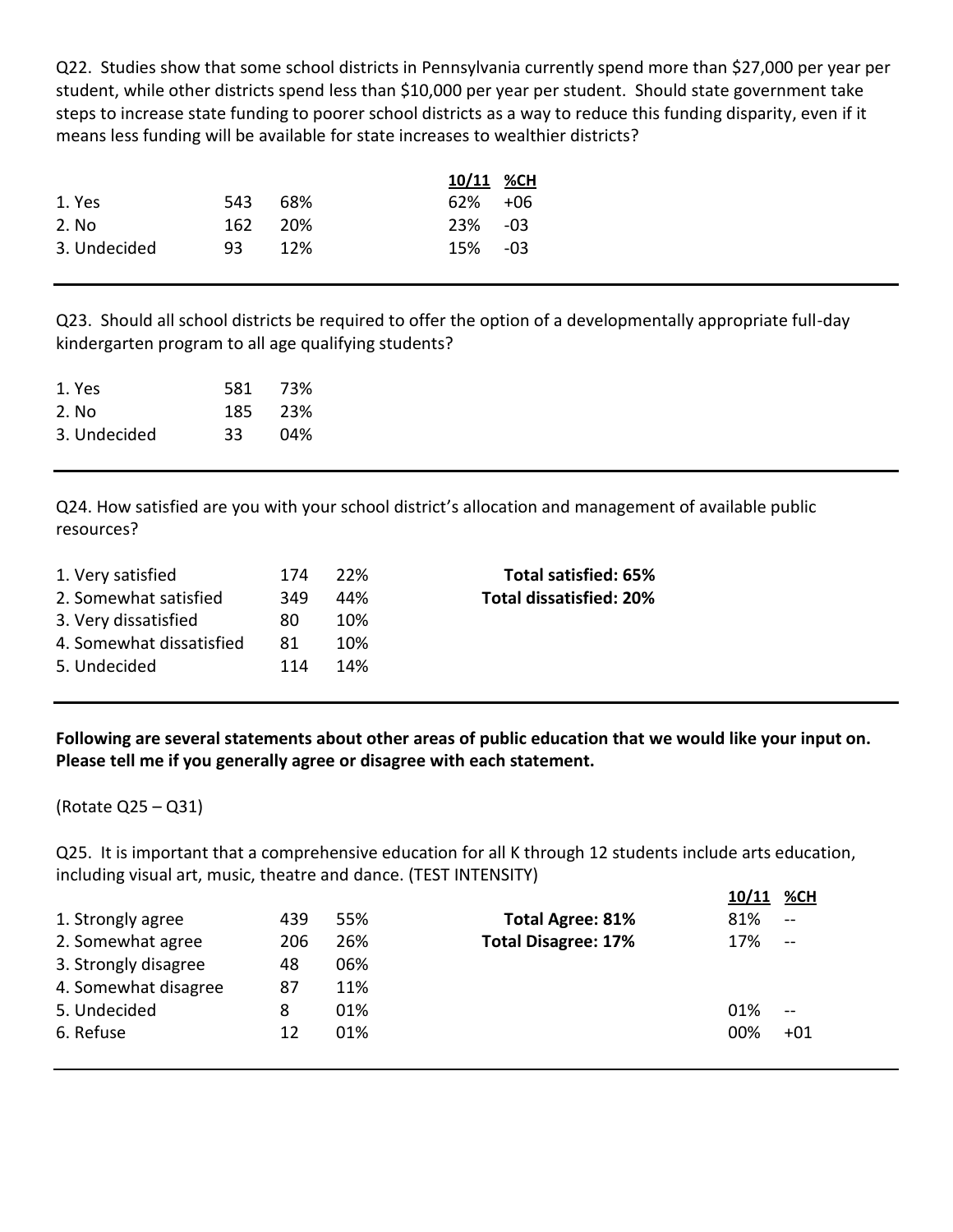Q26. All students in my community have ample arts education opportunities in their schools and community. (TEST INTENSITY)

|                      |     |     |                            | 10/11 | %CH   |
|----------------------|-----|-----|----------------------------|-------|-------|
| 1. Strongly agree    | 254 | 32% | <b>Total Agree: 63%</b>    | 63%   | $-$   |
| 2. Somewhat agree    | 248 | 31% | <b>Total Disagree: 25%</b> | 25%   | $-$   |
| 3. Strongly disagree | 119 | 15% |                            |       |       |
| 4. Somewhat disagree | 81  | 10% |                            |       |       |
| 5. Undecided         | 87  | 11% |                            | 12%   | -01   |
| 6. Refuse            | 11  | 01% |                            | 00%   | $+01$ |
|                      |     |     |                            |       |       |

Q27. My local community and region have sufficient publicly-supported opportunities for all citizens to experience the arts in cultural organizations—such as museum and performance halls—as well as in public spaces. (TEST INTENSITY)

|                      |     |     |                            | 10/11 %CH |       |
|----------------------|-----|-----|----------------------------|-----------|-------|
| 1. Strongly agree    | 302 | 38% | <b>Total Agree: 67%</b>    | 69%       | -02   |
| 2. Somewhat agree    | 232 | 29% | <b>Total Disagree: 25%</b> | 26%       | -01   |
| 3. Strongly disagree | 96  | 12% |                            |           |       |
| 4. Somewhat disagree | 101 | 13% |                            |           |       |
| 5. Undecided         | 58  | 07% |                            | 05%       | $+02$ |
| 6. Refuse            | 11  | 01% |                            | 00%       | $+01$ |
|                      |     |     |                            |           |       |

Q28. All K-12 students and their families should be able to choose to attend any public school for which the student is academically qualified in the district where they live. (TEST INTENSITY)

|                      |     |     |                            | 10/11 | <u>%CH</u>    |
|----------------------|-----|-----|----------------------------|-------|---------------|
| 1. Strongly agree    | 487 | 61% | <b>Total Agree: 84%</b>    | 84%   | $\sim$        |
| 2. Somewhat agree    | 183 | 23% | <b>Total Disagree: 12%</b> | 13%   | -01           |
| 3. Strongly disagree | 41  | 05% |                            |       |               |
| 4. Somewhat disagree | 52  | 06% |                            |       |               |
| 5. Undecided         | 27  | 03% |                            | 03%   | $\sim$ $\sim$ |
| 6. Refuse            | 11  | 01% |                            | 00%   | $+01$         |
|                      |     |     |                            |       |               |

Q29. All K-12 students and their families should be able to choose to attend any public school for which they are academically qualified in any district, regardless of residence, without cost to the student or family for tuition or fees. (TEST INTENSITY)

|                      |     |     |                            | 10/11 | %CH   |
|----------------------|-----|-----|----------------------------|-------|-------|
| 1. Strongly agree    | 215 | 27% | <b>Total Agree: 46%</b>    | 42%   | $+04$ |
| 2. Somewhat agree    | 149 | 19% | <b>Total Disagree: 48%</b> | 53%   | $-05$ |
| 3. Strongly disagree | 266 | 33% |                            |       |       |
| 4. Somewhat disagree | 119 | 15% |                            |       |       |
| 5. Undecided         | 39  | 05% |                            | 04%   | $+01$ |
| 6. Refuse            | 12  | 01% |                            | 00%   | $+01$ |
|                      |     |     |                            |       |       |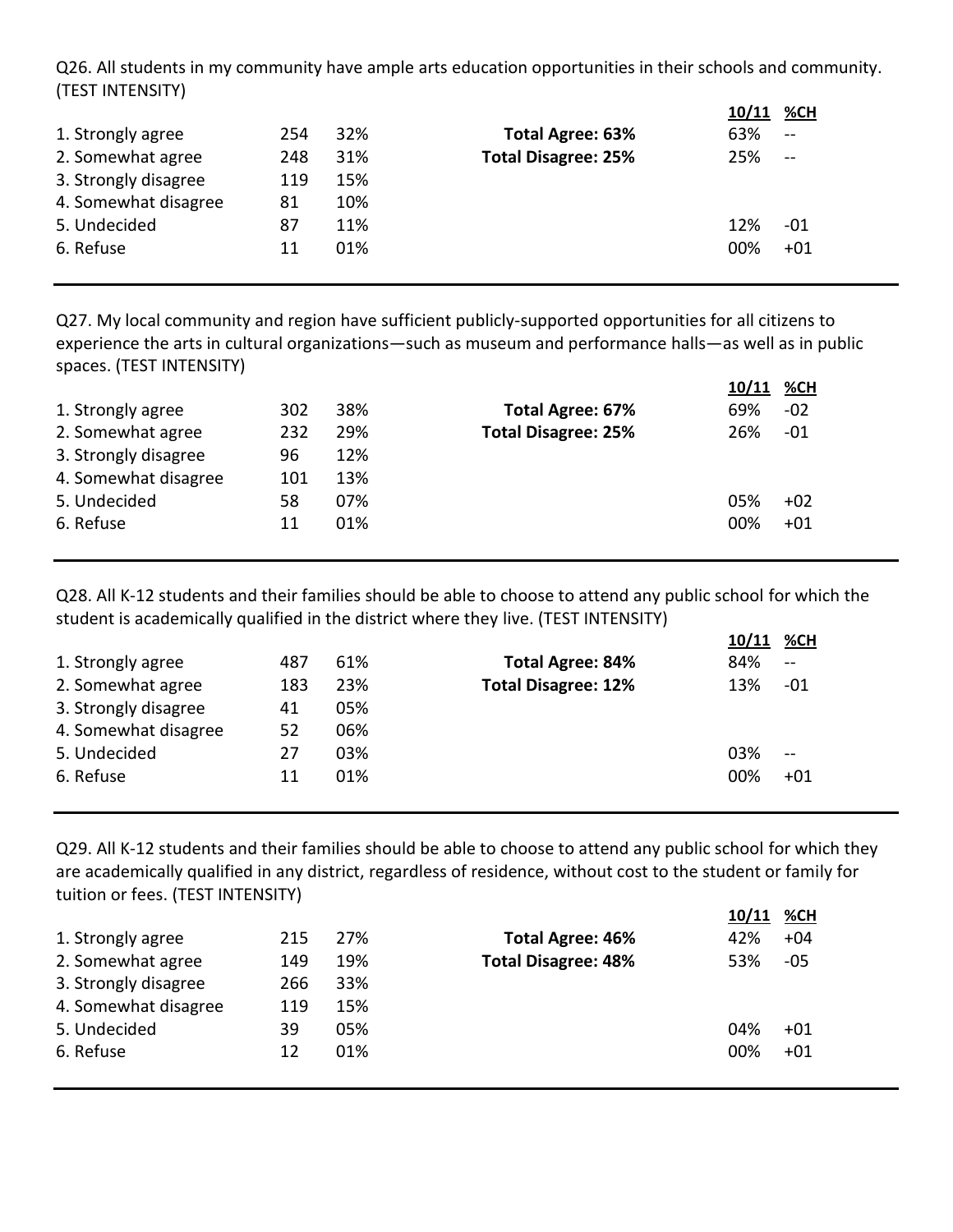Q30. Taxpayer funds should be used to support tuition for students attending non-public schools like religious or private schools. (TEST INTENSITY)

|                      |     |     |                            | 10/11 | %CH   |
|----------------------|-----|-----|----------------------------|-------|-------|
| 1. Strongly agree    | 130 | 16% | <b>Total Agree: 29%</b>    | 30%   | -01   |
| 2. Somewhat agree    | 103 | 13% | <b>Total Disagree: 66%</b> | 67%   | $-01$ |
| 3. Strongly disagree | 426 | 53% |                            |       |       |
| 4. Somewhat disagree | 99  | 12% |                            |       |       |
| 5. Undecided         | 28  | 04% |                            | 03%   | $+01$ |
| 6. Refuse            | 14  | 02% |                            | 00%   | $+02$ |

Q31. Public school choice policies should ensure that all qualified public school students should have the opportunity to enroll in advanced placement courses, career and technical courses, arts courses, foreign language courses and, if they have completed high school graduation requirements before the completion of their senior year, academically appropriate college courses. (TEST INTENSITY)

|                      |     |     |                            | 10/11 %CH |       |
|----------------------|-----|-----|----------------------------|-----------|-------|
| 1. Strongly agree    | 589 | 74% | <b>Total Agree: 95%</b>    | 93%       | $+02$ |
| 2. Somewhat agree    | 167 | 21% | <b>Total Disagree: 03%</b> | 04%       | -01   |
| 3. Strongly disagree | 8   | 01% |                            |           |       |
| 4. Somewhat disagree | 16  | 02% |                            |           |       |
| 5. Undecided         | 8   | 01% |                            | 02%       | -01   |
| 6. Refuse            | 12  | 01% |                            | 00%       | $+01$ |
|                      |     |     |                            |           |       |

Q32. As you may know, charter schools in Pennsylvania are currently an option for parents and children within the public school system and often have a specific focus such as math, science, technology or the arts. They receive their funding from the school districts where the charter school students live, and operate under a charter that exempts them from some state requirements imposed on traditional public schools. Do you favor or oppose the continued use of public charter schools as an option for parents and children within the public school system? (TEST INTENSITY)

|                    |     |     |                          | 10/11 %CH |       |
|--------------------|-----|-----|--------------------------|-----------|-------|
| 1. Strongly favor  | 275 | 34% | Total favor: 57%         | 53%       | $+04$ |
| 2. Somewhat favor  | 181 | 23% | <b>Total Oppose: 32%</b> | 35%       | $-03$ |
| 3. Strongly oppose | 163 | 20% |                          |           |       |
| 4. Somewhat oppose | 94  | 12% |                          |           |       |
| 5. Undecided       | 74  | 09% |                          | 11%       | $-02$ |
| 6. Refuse          | 13  | 02% |                          | 00%       | $+02$ |
|                    |     |     |                          |           |       |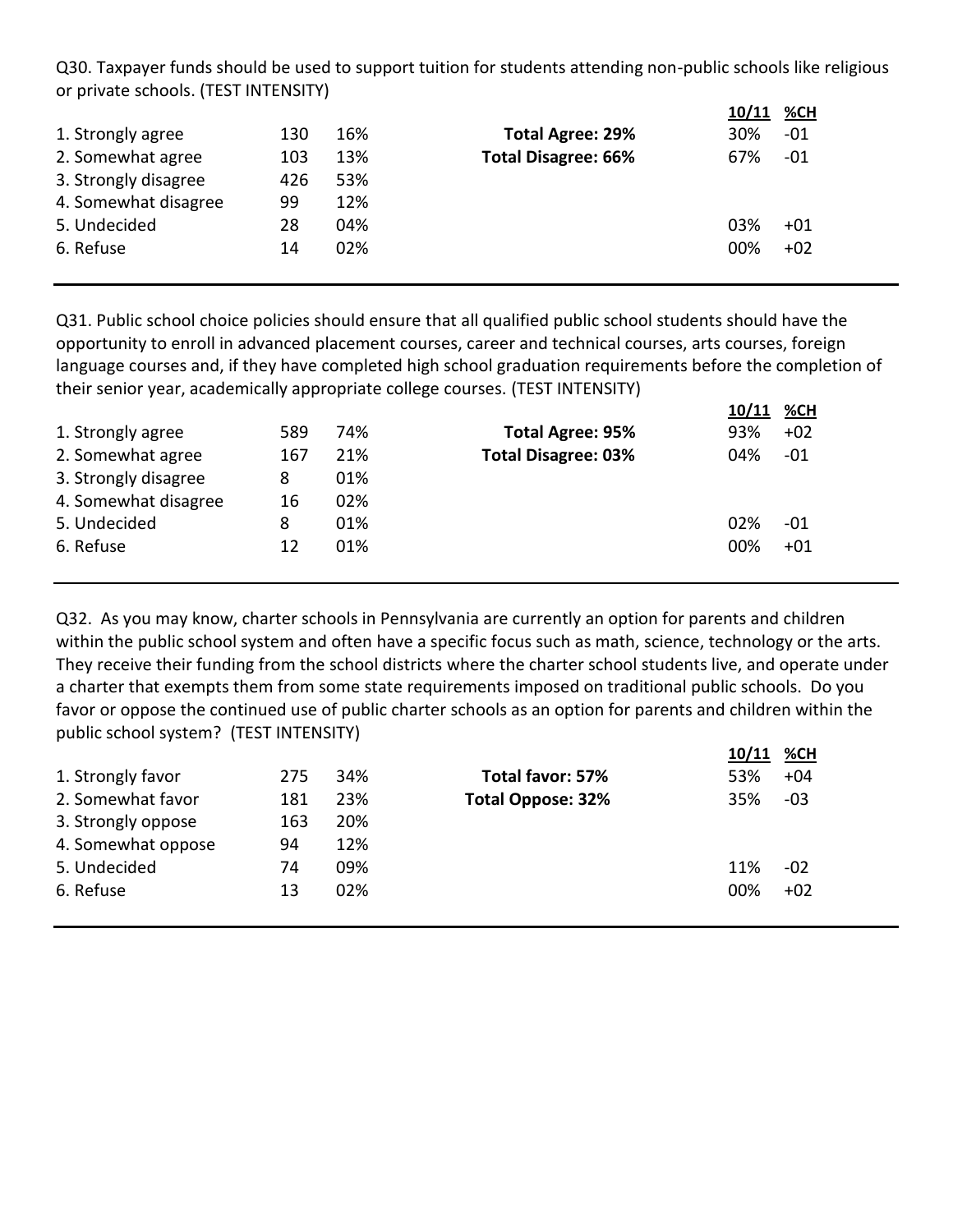## **Now, I just have a few more questions for demographic purposes and we'll be through…**

|                      |     |      | 10/11 %CH     |
|----------------------|-----|------|---------------|
| 1. Republican        | 304 | 38%  | 39%<br>-01    |
| 2. Democrat          | 400 | .50% | .52%<br>$-02$ |
| 3. Independent/other | 88  | 11%  | 09%<br>$+02$  |
| 4. Refuse            | 8   | 01%  | በበ%<br>+01    |
|                      |     |      |               |

Q33. Are you registered to vote as a Republican, Democrat, Independent or something else?

Q34. What is your age according to the following brackets: 18 - 29, 30 - 39, 40 – 49, 50 to 59 or 60 and over?

|             |     |     | 10/11 %CH |       |
|-------------|-----|-----|-----------|-------|
| 1.18-29     | 80  | 10% | 06%       | $+04$ |
| $2.30 - 39$ | 144 | 18% | 14%       | $+04$ |
| $3.40 - 49$ | 152 | 19% | 18%       | $+01$ |
| 4.50-59     | 160 | 20% | 30%       | $-10$ |
| $5.60+$     | 264 | 33% | 32%       | +01   |
|             |     |     |           |       |

Q35. Do you consider yourself to be conservative or liberal when thinking about your social, economic and political views?

|                 |     |     | 10/11 | %CH   |
|-----------------|-----|-----|-------|-------|
| 1. Conservative | 343 | 43% | 49%   | -06   |
| 2. Liberal      | 223 | 28% | 27%   | $+01$ |
| 3. Moderate     | 198 | 25% | 19%   | $+06$ |
| 4. Undecided    | 21  | በ3% | 05%   | -02   |
| 5. Refuse       | 14  | በ2% | 01%   | $+01$ |

Q36. What is the last grade you completed in school? (DO NOT READ CHOICES)

|                                                   |     |     | 10/11 | %CH            |
|---------------------------------------------------|-----|-----|-------|----------------|
| $1. K-8$                                          | 2   | 00% | 00%   | $-$            |
| 2. Some high school but did not graduate          | 16  | 02% | 02%   | $\overline{a}$ |
| 3. Graduated high school                          | 199 | 25% | 30%   | -05            |
| 4. Technical or vocational school (2-year degree) | 55  | 07% | 07%   | $-$            |
| 5. Some college                                   | 152 | 19% | 14%   | $+05$          |
| 6. Graduated college (4-year degree)              | 206 | 26% | 26%   | $-$            |
| 7. Graduate/professional school                   | 159 | 20% | 20%   | $\overline{a}$ |
| 8. Undecided                                      | 0   | 00% | 00%   | $\overline{a}$ |
| 9. Refuse                                         | 11  | 01% | 01%   | $-$            |
|                                                   |     |     |       |                |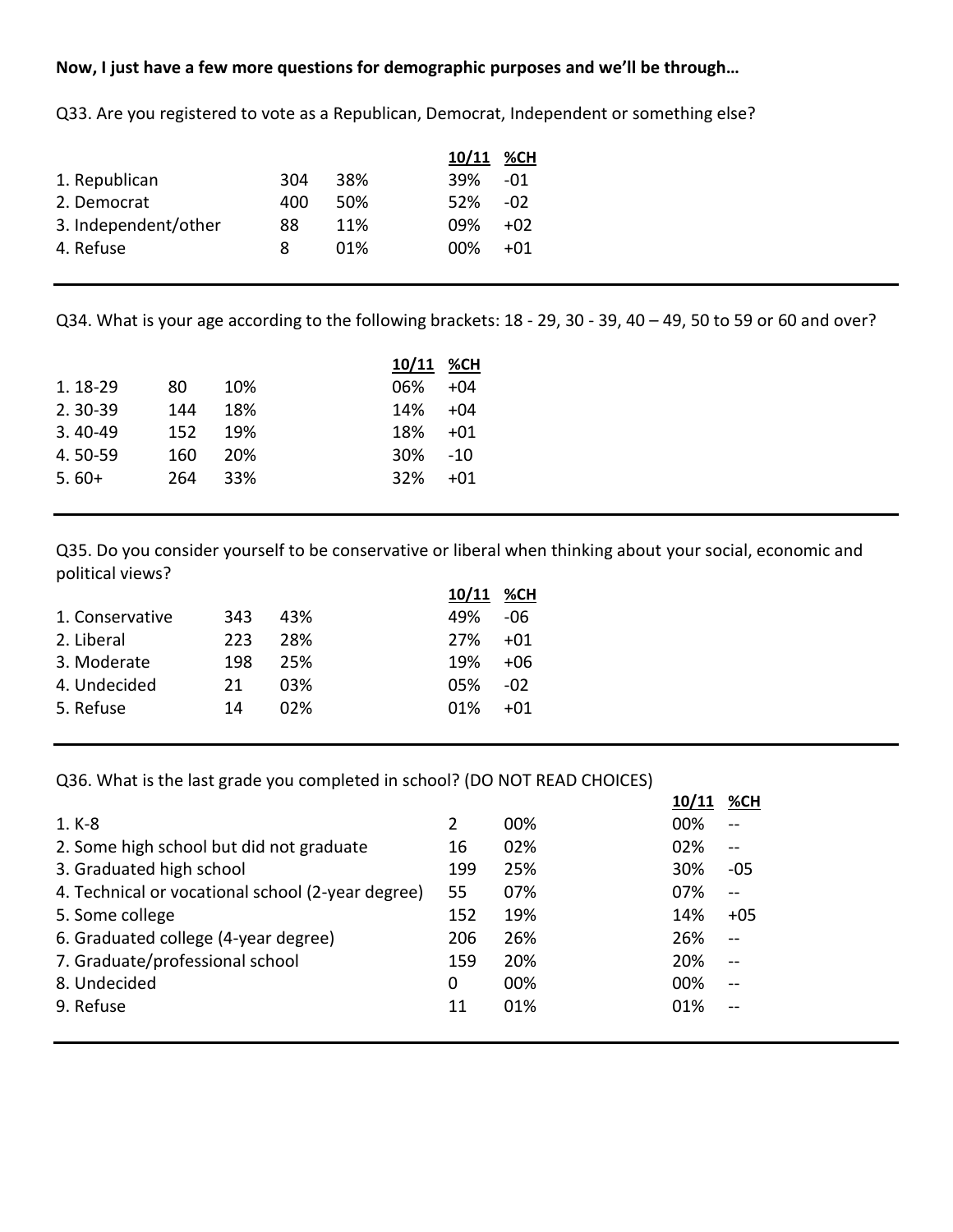Q37. Do you currently have any school age children living in the household?

|     |     | 10/11 %CH |            |
|-----|-----|-----------|------------|
| 278 |     | 32%       | $+0.3$     |
| 513 | 64% | 66%       | -02        |
| 0   | 00% | $00\%$    | $\sim$ $-$ |
| q   | 01% | $01\%$    | $\sim$     |
|     |     | 35%       |            |

Q38. Do you live in a community that could be described as urban, suburban or rural?

|              |     |     | 10/11 %CH |       |
|--------------|-----|-----|-----------|-------|
| 1. Urban     | 171 | 21% | 19%       | $+02$ |
| 2. Suburban  | 376 | 47% | 46%       | $+01$ |
| 3. Rural     | 240 | 30% | 33%       | -03   |
| 4. Undecided | 4   | 00% | 01%       | -01   |
| 5. Refuse    |     | 01% | 01%       |       |

Q39. What was your total household income for 2011 according to the following income brackets – less than \$15,000, \$15 to \$30,000, \$31 to \$50,000, \$51 to \$75,000, \$76,000 - \$99,000, \$100,000 to \$200,000 or over \$200,000?

|                    |     |     | <u>10/11</u> | %CH   |
|--------------------|-----|-----|--------------|-------|
| 1. Less than \$15K | 22  | 03% | 06%          | $-03$ |
| 2. \$15 - \$30K    | 85  | 11% | 09%          | $+02$ |
| 3. \$31 - \$50K    | 137 | 17% | 14%          | $+03$ |
| 4. \$51 - \$75K    | 183 | 23% | 19%          | $+04$ |
| 5. \$76K - \$99K   | 110 | 14% | 15%          | $-01$ |
| 6. \$100K - \$200K | 114 | 14% | 18%          | -04   |
| $7.$ \$200,000+    | 28  | 03% | 04%          | -01   |
| 8. Undecided       | 28  | 03% | 01%          | $+02$ |
| 9. Refuse          | 94  | 12% | 13%          | -01   |
|                    |     |     |              |       |

#### **THANK YOU FOR YOUR PARTICIPATION IN THE SURVEY. HAVE A GOOD DAY.**

Gender:

|           |         |       | 10/11 %CH |  |
|-----------|---------|-------|-----------|--|
| 1. Male   | 384     | - 48% | -- 48%    |  |
| 2. Female | 416 52% |       | 52% --    |  |
|           |         |       |           |  |